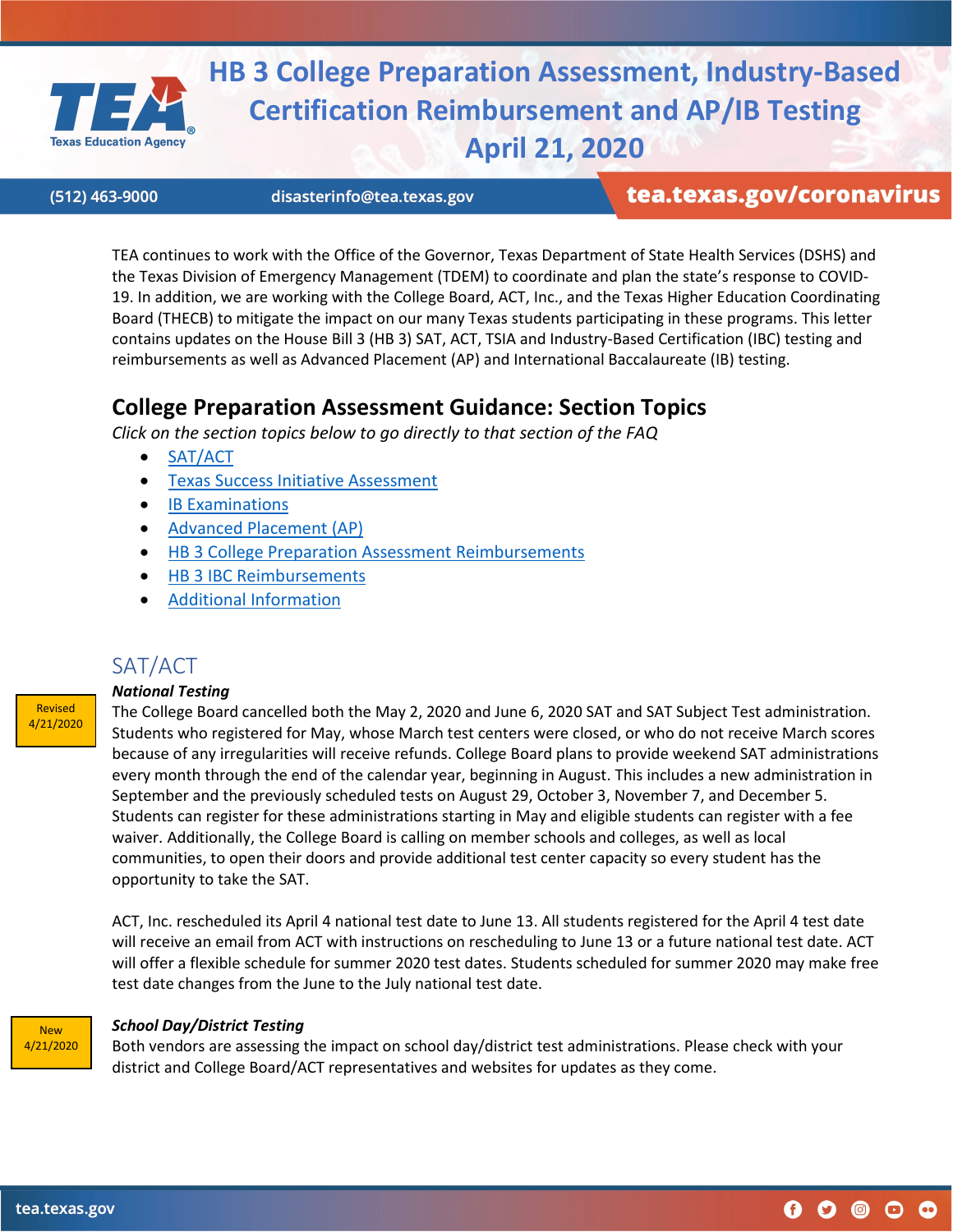#### *Remote Testing*

If schools do not reopen this fall, the College Board will provide a digital SAT for home use. As with at-home AP Exams, the College Board would ensure that at-home SAT testing is simple; secure and fair; accessible to all; and valid for use in college admissions.

ACT is planning to offer test-at-home options for fall/winter 2020 as part of its national testing program.

#### *Resources*

TEA would like to encourage students, parents, and educators to utilize each vendor's FREE K-12 resource, [Khan Academy](https://www.khanacademy.org/) & [ACT Academy,](https://academy.act.org/) to support remote learning, preparation, and instruction at this time. Additionally, ACT is providing free digital learning and workforce resources to assist students, teachers, schools, and workers impacted by COVID-19. Additional details can be found on their [COVID-19 website.](https://www.act.org/content/act/en/covid19.html) The most current information regarding SAT administrations can be found on their [SAT Coronavirus Updates](https://pages.collegeboard.org/natural-disasters)  [website.](https://pages.collegeboard.org/natural-disasters)

## <span id="page-1-0"></span>Texas Success Initiative Assessment

#### *Remote Testing*

Revised 4/21/2020

New 4/21/2020

> For all TSIA 1.0 testing, the Texas Higher Education Coordinating Board is encouraging testing centers to utilize [Examity](https://examity.com/accuplacer/) and [Proctor U.](https://www.proctoru.com/proctoru-live-resource-center) Examity is offering a reduced proctor fee of \$20 per test session. The THECB expects services to be live starting **April 17, 2020**, and to move quickly to full capacity by May 1.

> Additionally, the College Board has permitted the use of video chat services (Zoom, WebEx, GoToMeeting, etc.) for TSIA test administration for ISDs. The THECB is recommending administrators to check local policy on usage of these services and to comply with the following to ensure the validity of administrations:

- Only TSIA-certified proctors
- Maximum of five administrations per proctor
- Strict adherence to all ACTA test certification requirements
- Adherence to security and other practices as outlined in the TSIA/Accuplacer platform located under their resource tab

#### *TSIA 2.0*

Additionally, the TSIA2 release date is postponed to 9/28/20. All TSIA 2.0 trainings through May 31, 2020 are cancelled. The THECB is working to reschedule all sessions as well as exploring alternative delivery methods. All institutions will be notified with new training dates once they have been established.

For more information, THECB has [a website](http://www.thecb.state.tx.us/misc/coronavirus-update-for-higher-education/) that is regularly updated with COVID-19 sensitive information. Please check their website and FAQs frequently as this is an evolving situation.

## <span id="page-1-1"></span>IB Examinations

#### *May 2020 IB examinations will not be administered*

The International Baccalaureate Organization (IBO) canceled the 2020 administration of IB exams and will move forward with a plan to award a Diploma or a Course Certificate for the work students have done throughout their program.

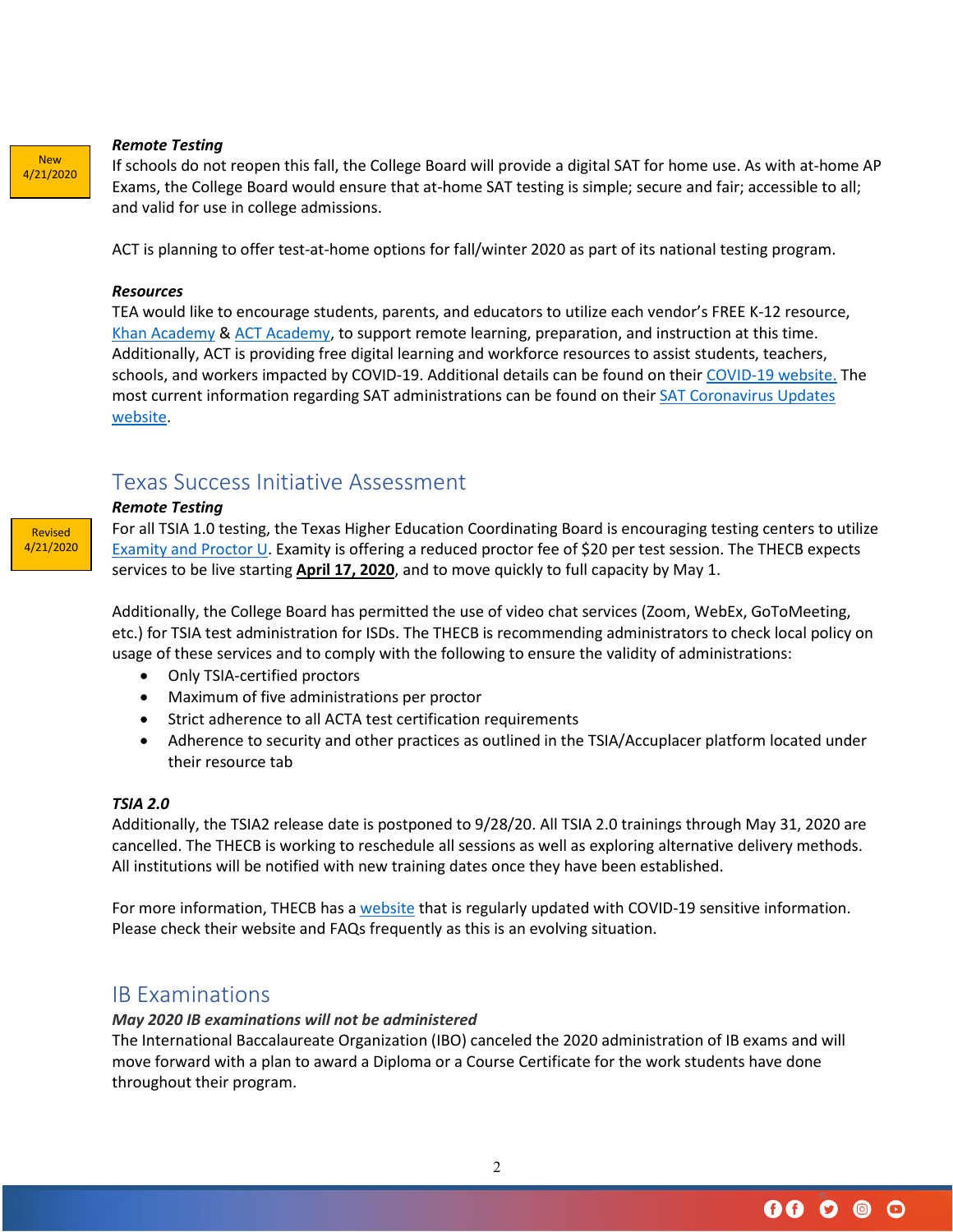The IBO will be taking the following actions for the 2020 May Examination session:

- The May 2020 examinations scheduled April 30 through May 22, for Diploma Programme and Careerrelated Programme candidates will no longer be held.
- Depending on their registrations, the student will be awarded a Diploma or a Course Certificate which reflects their standard of work. This is based on the student's coursework and the established assessment expertise, rigor and quality control already built into the programmes.

IBO will send full details and FAQs to IB schools prior to April 1, 2020. FAQs regarding testing cancellation may be found on IBO's [COVID-19 \(Coronavirus\) update page.](https://www.ibo.org/news/news-about-the-ib/covid-19-coronavirus-updates/#examinations) Information regarding the Middle Years Programme eAssessment examinations (scheduled for May 11-22) will be provided on that website the first week of April.

# <span id="page-2-0"></span>Advanced Placement (AP)

## *May 2020 AP exams will be modified and administered online at home*

- For the 2019–2020 exam administration **only**, students may take a 45-minute online free-response exam at home. Educator-led development committees are currently selecting the exam questions that will be administered. A blueprint of each exam can be found on the College Boards Coronavirus [updates webpage..](https://apcentral.collegeboard.org/about-ap/news-changes/coronavirus-update)
- **The College Board has provided** free remote learning resources to help students prepare for an AP exam with [live and on-demand](https://apstudents.collegeboard.org/coronavirus-updates#free-ap-classes) AP courses and review sessions.
- Students will be able to take these streamlined exams on any device they have access such as: computer, tablet, or smartphone.
- Students who need mobile tools or connectivity may [reach out directly to the College Board.](https://collegeboard.tfaforms.net/74)
- The exam will only include topics and skills most AP teachers and students covered in class by early March.
- Students are encouraged to wait closer to the test date to decide whether to take the AP exam, however, **any student already registered for an exam may choose to cancel at no charge.**

# <span id="page-2-1"></span>HB 3 College Preparation Assessment Reimbursements

### *Governor's Office*

In accordance with section §418.016 of the Texas Government Code, the Office of the Governor has granted TEA'S request to temporarily suspend Texas Education Code, Section §39.0261(a)(3). TEA asserts that strict compliance with these laws could prevent the state from reimbursing the cost of the TSI, ACT, or SAT exams as they intended to do under House Bill 3 (86R). This suspension is in effect until terminated by the Office of the Governor or until the March 13, 2020 disaster declaration is lifted or expires*.*

## *SAT/ACT*

New 4/21/2020

> TEA recognizes that many students' plans to take the SAT and/or the ACT have been postponed until the summer or fall administrations. Considering this rapidly evolving situation, TEA is expanding the college preparation assessment reimbursements to include summer testing administrations.

## *TSIA*

TEA recognizes that many students' plans to take the TSIA have either changed to an online test administration at a higher cost or have been postponed. For the 2019-2020 school year, TEA will reimburse districts for **both** the **TSIA test fee** and **proctor fees**. TEA will also include summer testing administrations for reimbursement.